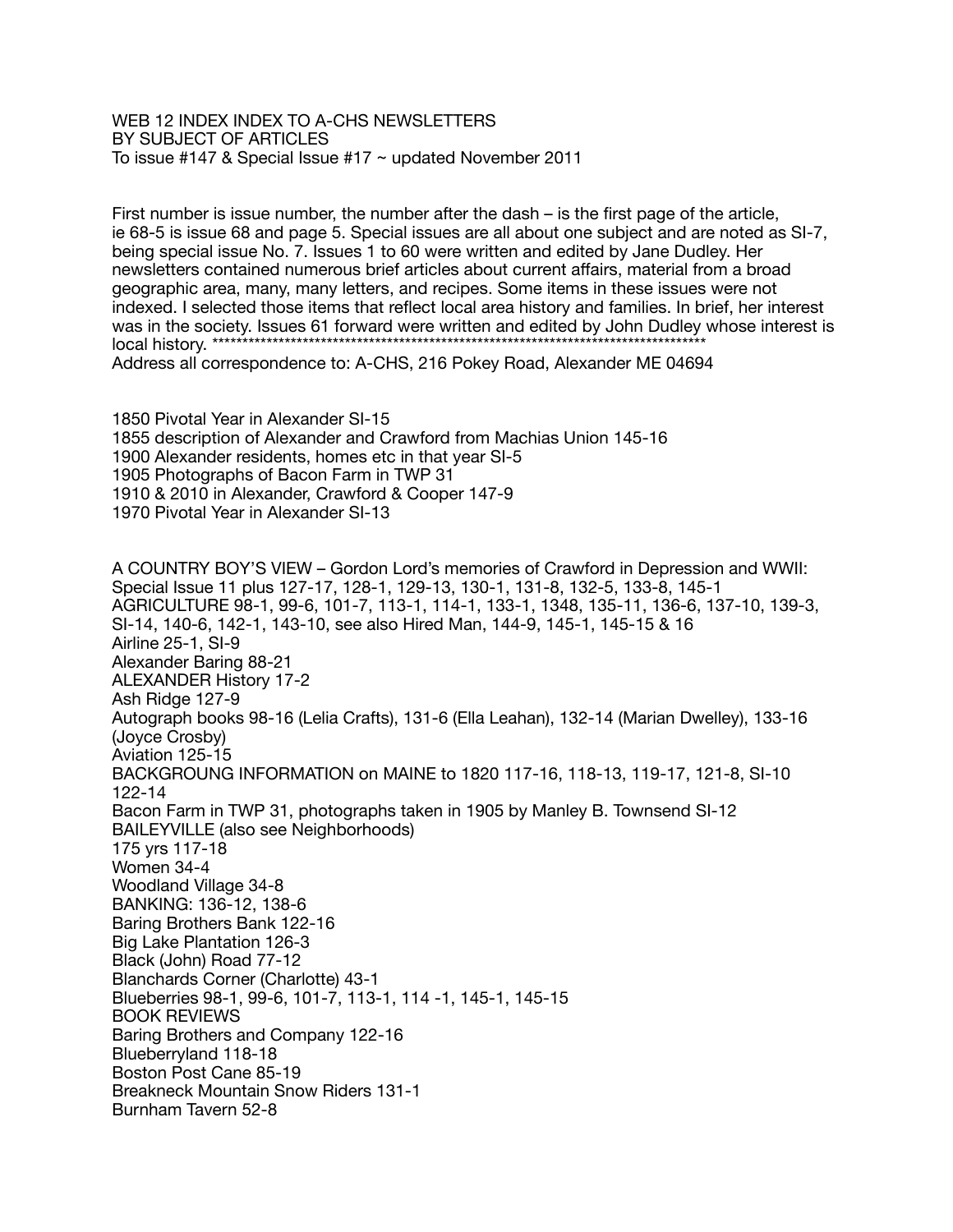CCC 133-8 Calais 30-7 Carbide lights 96-4, 97-9 CEMETERIES recent update on web Alexander 74-20, 75-20, 83-17, SI-1, 87-21, 94-16, 108–16, 109-17 Bohanon 40-7 Brown 40-8 Crockett/Davis 40-7 Flood 40-8, 91-21 Frost (Jeremiah) 40-8, 64-20 Moore Cemetery 108-16 Perkins 40-7,108–16, 109-17 Strout 40-7 Baring SI-1, 87-21 Charlotte Co, NB Pomeroy 103-12 Charlotte, Maine Smith Ridge 67-14 Cooper Cooper (family) 85-8 Creamer Cemetery 86-14 East Ridge (Cooper) 82-14 Evergreen (Cooper) 81-4 Foster Cemetery 86-13 Higgins 97-17, 99-16 Waterhouse 70-29 West Ridge (Cooper) 88-9 Crawford New 70-27 Old 68-10 Gravestones 101-16, 102-16, 103-16 Plantation 21 – Crockett Cemetery 106-18 Lakeview 81-19, 83-20 South Princeton 75-11, 78-4 TWP 31 Bacon Cemetery 85-10 Census Record Deaths 135-16 CENTERVILLE HISTORY 128-16 CHARLOTTE 36-1, 38-1 & 10 Childrens' early death 122-1 Christmas 115-12, 145-6 Civil War Bounty 134-16 Civil War connection, 22nd Maine 146-8 Civil War connection Dr. Job Holmes & Maine 22nd Civil War connection – Militia 147-7 Civil War cinnection – The Dead 146-19 Civil War in Maine 1879 election 129-15 Civil War Soldier Charles H. Card 146-4 Civil War Soldier Charles W. Fenlason 147-1 Civil War Soldier's Return 145-11 Civil War Soldiers and Sailors: Alexander, Cooper Crawford, Baileyville, Baring Big Klake Twp, Meddybemps & Princeton SI-17 COASTAL TOWNS 121-8 COOPER 38-7 Cooper Family Diary, see Diaries COURT RECORDS, defendants: Town of Cooper 137-6, R. T. Fenlason 138-14, Towns of Alexander, Cooper & Crawford 139-17, Joel Gooch 144-5, John Gooch 145-10 Crawford Baptist Church 124-5 CRAWFORD History from other sources 57-1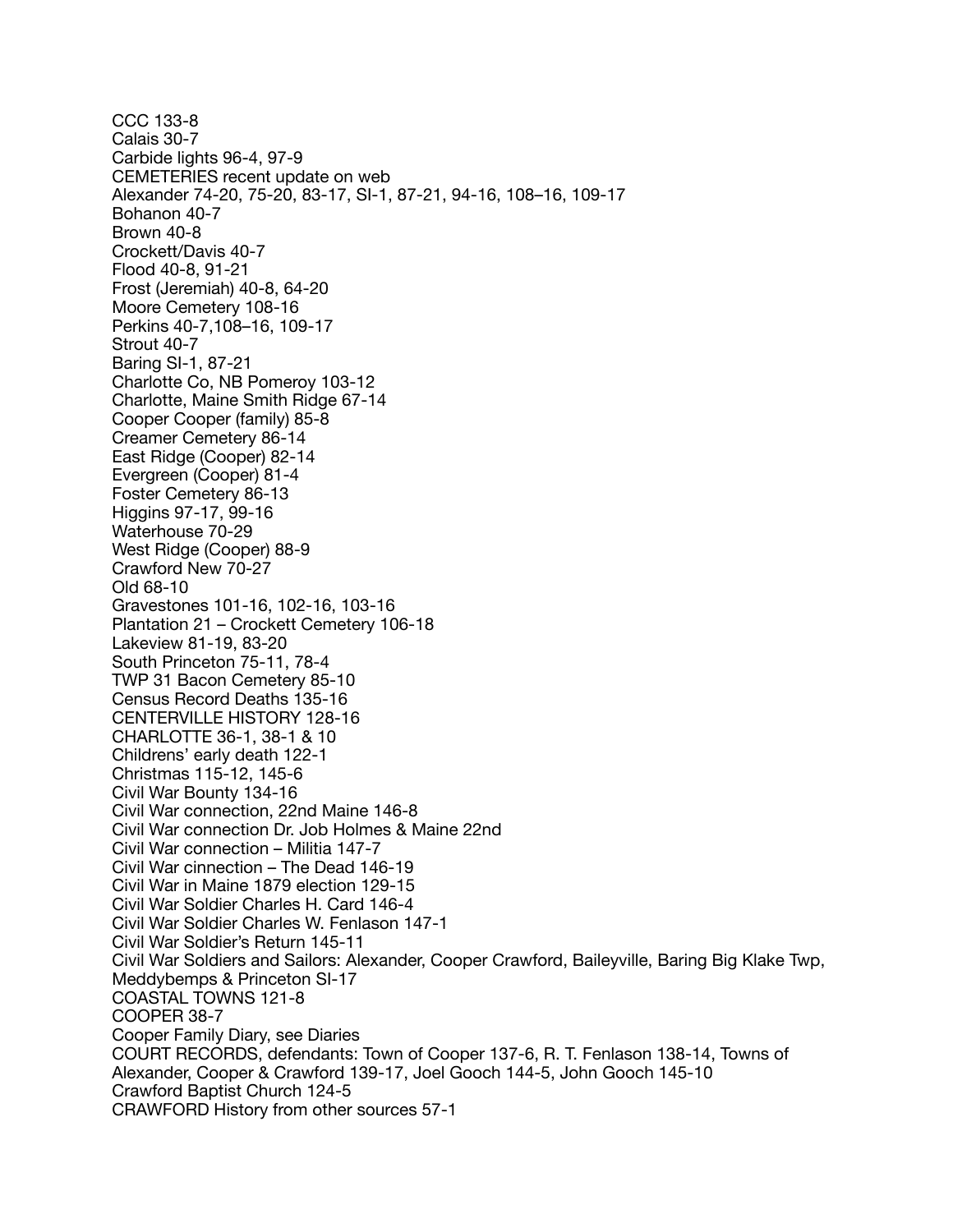Incorporation 116-15, 118-20 Crawford, William Harris 116-16, 118-20 David Cohen (Schooner) 48-1 Day Block 84-20 Death of children, nineteenth century 122-1 DEEDS: A. Bohanon 136-10, S. Strout 136-10, N. Bailey 136-10, Wm. Cole 136-10 DENNYSVILLE Bicentennial 47-1 David Cohen (Schooner) 48-1 Ghost in Dennysville 52-4 DEPRESSION SI -11, SI - 16 DIARIES 1864 –5 Civil War by Daniel Seavey SI-6 1890 by Ida McPheters 119-14, 120-17, 121-5, 122-9, 123-9, 124-6, 125-1, 126-6, 127-6, 128-10, 129-12, 130-10 1925 by Lela Scribner 105-1, 106-8, 107-10, 108–13, 109–8, 110–6, 111–10, 112-7, 114-16, 116-13, 117-14, 118- 1938 by Eda Dwelley Varnum 143-1, 144-6, 145-12 1940 by Bertha Scribner 99-1, 100-8, 101-1, 102-13, 103-4, 104-12, 1940 –1945 by Corice Cooper 132-1, 133-13, 134-4, 135-1, 136-14,137-13, 138-7, 139-13, 140-1

DIRECTORY OF ALEXANDER, MEDDYBEMPS AND PART OF COOPER (1896) 60-5, 61-15

ECONOMIC ACTIVITY Agriculture 84-18, 114-1, See Agriculture Blacksmith 129-1 Blueberries 98-1, 99-6, 101-7, 113-1 Bounty hunting 97-10 Burwash in Wesley 100-6 Business in Crawford 1930-40s 128-1 BUYING ON TIME 1893 & 1897 Stillman Dodge 111–13 1893 – 1915 George Magoon 112-13 1925 0 1935 W. C. Cushing 113-1 CATTLE DRIVES 103-15 Charcoal production 117-9 Chores SI#11-19 COMMERCIAL FISHING Crawford Lake 104-1 Eels 103-1, 104-2 Pocomoonshine Lake 96-1 Cordwood in 1930s 105-10 Crawford Evergreen 119-8 Crawford Realty 113-1 Crawford Sporting Camps 104-4 Dairy, Varnums SI-14 Davis, Carleton E. 109–1 Farm Animals SI#11-16, 131-10 Farmers' Union 94-8 Farming 114-1, SI#11-18, 129-1, 133-1 Hay 133-9 Hoop Poles 102-17 Kovenhaven 134-13, 135-5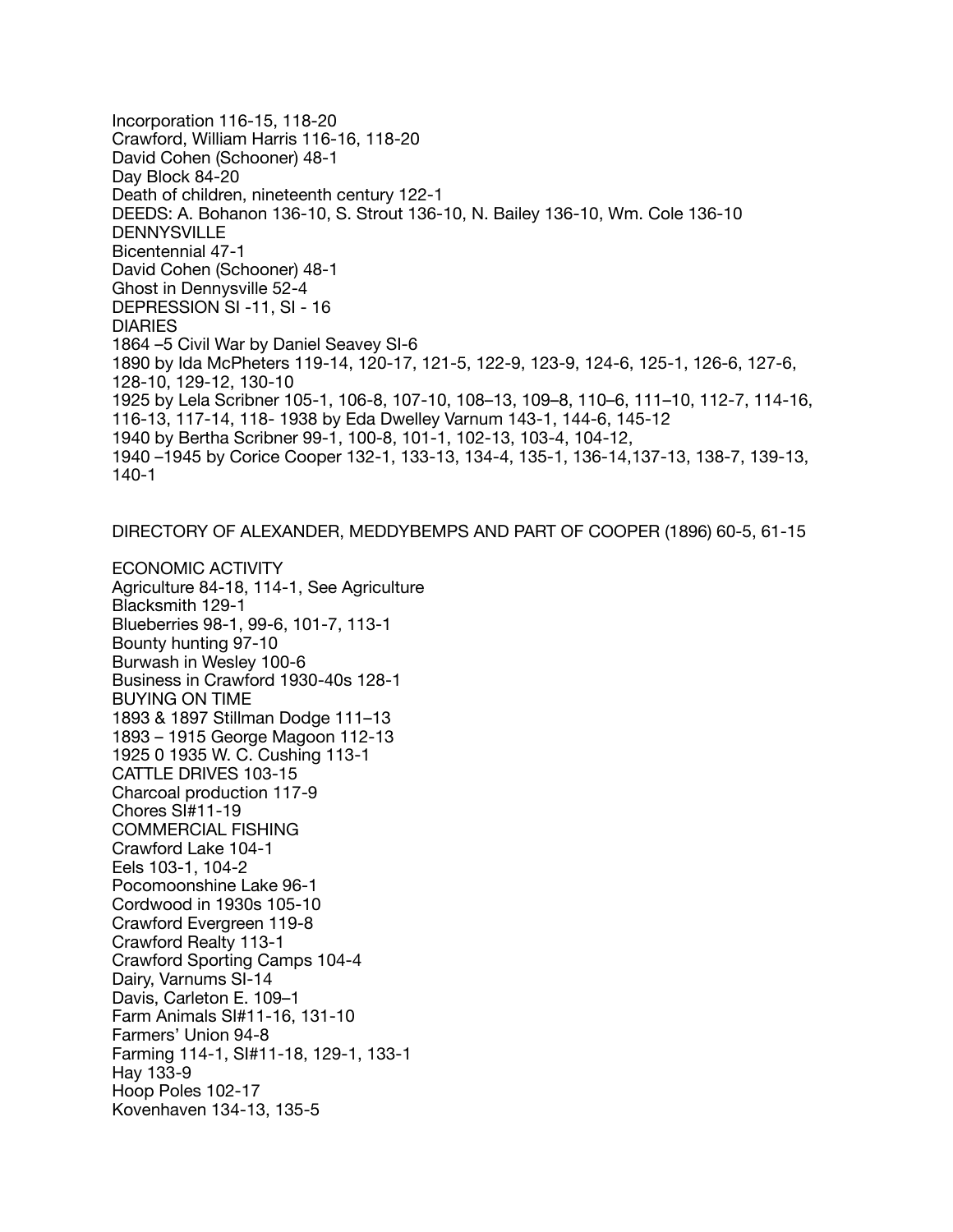Land rich, cash poor 115-7 LOCAL BUSINESSES IN MAINE REGISTERS 1870 to 1900 91-7, 92-8 1903 100-20 1900 to 1925 94-7 1925 to 1950 97-7 1950 to 1975 105-7 Log Drive on 16th Stream 144-13 Logging 117-1, 125-5, 126-10, 130-4 Lookout towers 86-15, 100-5, 101-16, 102-20 LUMBERING 27-1, 30-3, 34-5, 56-1, 60-1, 79-10, 104-10, SI#11-2 H. F. Eaton Office 51-4 Winter Roads 79-11 Manufacturing 84-18 McArthur, Arlene Perkins 106-1 Medicine man – Addison Knowles 142-10 MILLS Beaupre Mill 70-1 Cataldo Cedar Mill 72-4 Cheney Mill 72-2 Cooper Mill Pond 98-15 Davis Mill, (Carleton) 72-3, 73-26 Day (Herbert) Mill in Wesley 55-8 Dead Stream Mill 94-17 Diamond National 72-3, 104-5 Dwelley Mill 72-2 Ellis Mill 94-17 Gilman Mills 85-16 INDECK wood chip 126-9 LaBelle's Mills 71-11 McGees Mill 90-8 Mill Sites in area 68-22 Pay at mill in Milltown 1874, 82-25 Peddler 32-1 Perklins Shingle Mill 72-3 Sixteenth Stream Mills 62-16, 72-2 Spooner Mill 72-3 Stowell-MacGregor 69-24, 70-22, 72-1, 76-15 Pocomoonshine Lake Lodges 110–12 POST OFFICES Alexander 86-1, 87-20 Cedar 86-1 Cooper 88-12 Crawford 88-14 Gilman's Mills 89-14 Grove 84-4, 88-12 Meddybemps 89-14 Misc. Washington County 35-3, 87-19, 88-15, 90-16, 103-15 Pokey 88-14 Rural Delivery 76-10, 90-11 South Princeton 89-15 Wesley 89-16 Potatoes: Dyer Crosby 107-1 Shipping 84-18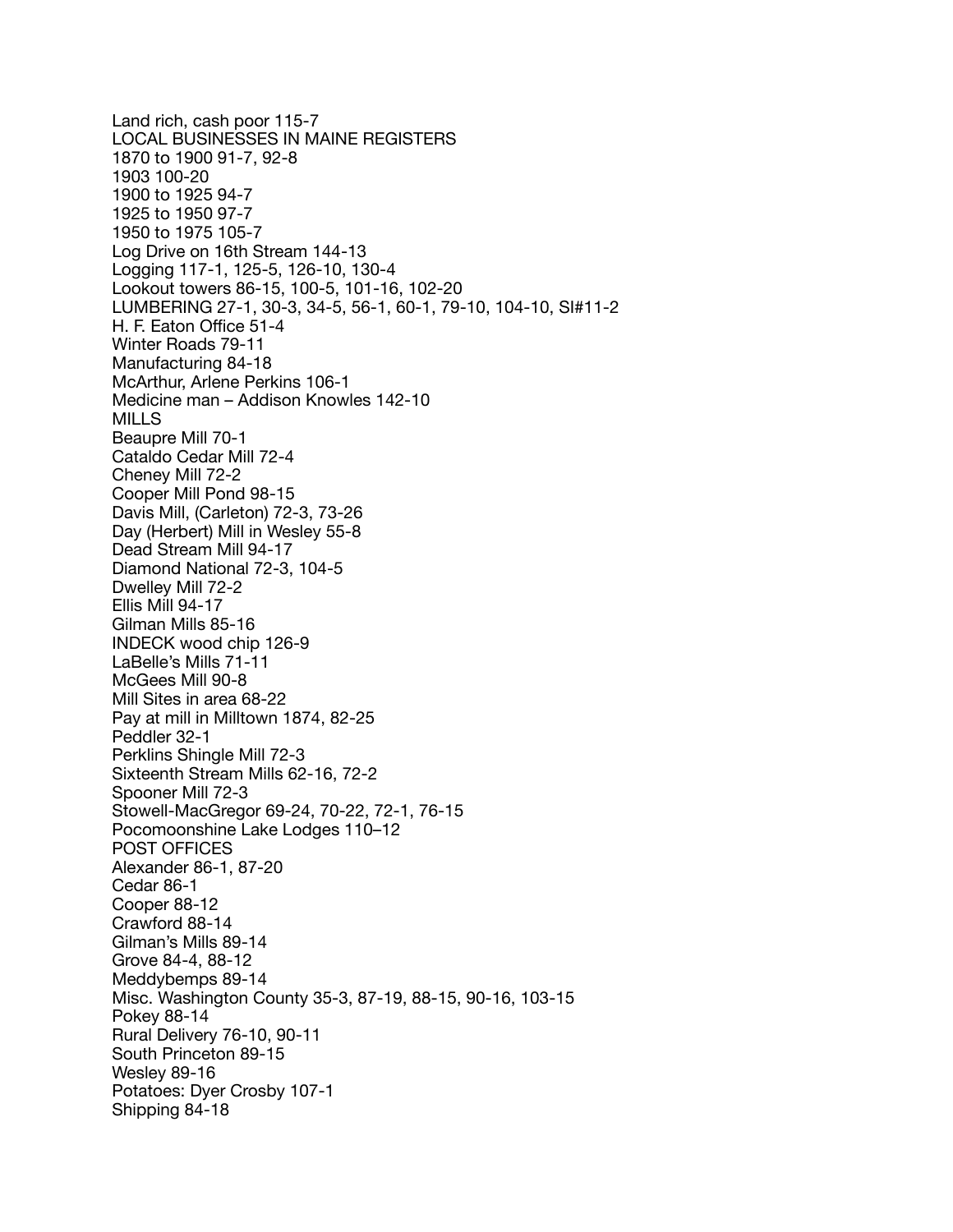Ski Clubs 109-7 Sporting camps 110-12, 115-1 Spruce gum 102-17 Stores 91-5, 141-11, Sunset Camps 115-1 Tanneries 93-7, 116-8 Telephones 87-15, 95-7, 97-16 Village Store 106-16 Water wells: L. S. Lord and Sons 108-1 Women at Work 19th century 110–1 EDUCATION (also see schools) Crawford Common School (1901 – 1914) 144-14 1861 school register 110-2 Edmunds School 59-1 Schools in 1825, 84-20 See also schools under TOWN BUSINESS Banking lessons in Alexander 133-10 EMIGRATION 91-20, 101-14, 137-1, 138-10, 139-9 European contact 118-13 European settlement 118-14 FAMILIES Abbott 69-15 Addison 115-18 Anderson 46-9 Andrews 43-9, 84-22 Ayers 57-17 Bacon 115-18, SI-12 Bagley 73-1 Bailey 34-7, 43-14, 54-15, 69-1, 70-12, 71-1, 72-9, 73-1 Bamber 64-6 Bamford 90-18 Bean 69-1, 70-12 Bearce 39-11 Belmore 55-4 Berry 68-5, 143-8 Beverly 108-18 Black 109-19 Blackwood 50-13 Blake 79-16 Blanchard 43-1 Blaney 40-9 Bohanon 27-3, 40-3, 41-6, 43-6, 47-15, 62-2, 63-12, 64-16, 65-20, 66-18, 75-10, 96-15, 101-20, 102-10, 108–9, 109–17, 136-1 Bonney 32-2, 45-8, 47-11, 53-7, 78-2, 124-10 Bridges 71-1, 91-20 Brown 63-13, 70-12, 104-15, 132-8, 133-6, 137-1, 144-1, 146-17 Burbank 106-11, 107-16 Card 63-9, 67-17, 114-17, 146-4 Carlow 66-1, 86-1, 108–8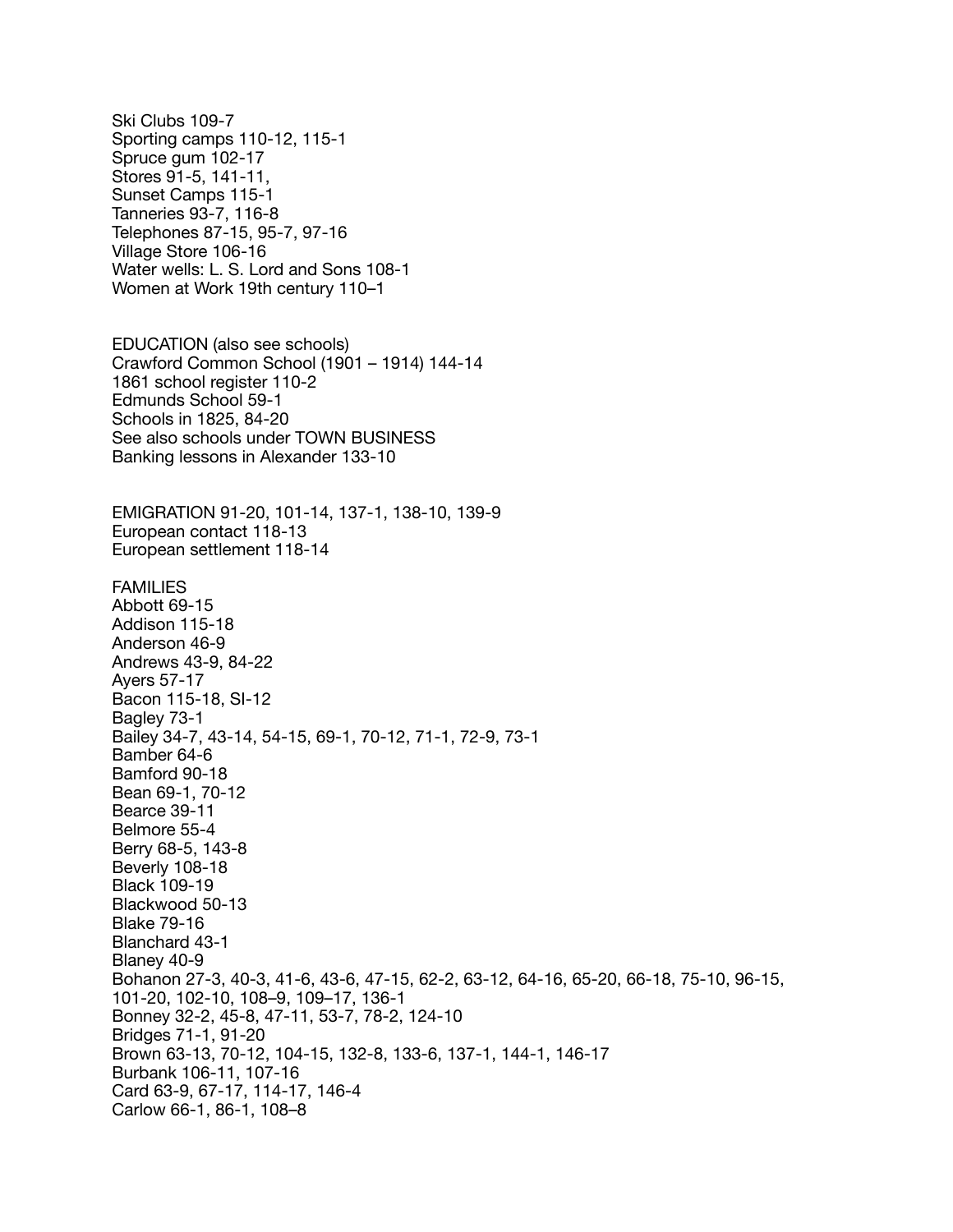Cheney 96-1 Colwell 41-5, 45-8 Connick 131-14 Coombs 64-6 Cooper 85-5, 145-15 Cousins 29-7, 40-12, 47-13, 51-3, 55-3, 57-17, 58-11, 73-1 Cox 102-18 Craft - Crafts 42-12, 47-14, 98-16, 105-11, 106-6, 107-7 Creamer 73-1 Crockett 64-1, 65-9, 66-2, 108-17 Crosby 114-1 Cushing 70-4, 113-1, 114-18 Daggett 42-12 Davis 36-16, 39-7, 41-1, 48-17, 55-2, 65-12, 79-15, 80-5, 101-14, 105-6 Day 53-15, 55-8, 57-17, 68-14, 81-21, SI-3, 90-11, 91-5, 115-17 DeLesdernier 119-6, 122-18 Dewey 112-17 Dinsmore 58-11 Dodge 84-24, 90-9, 97-15, 111–15, 113-20 Doke or Doak, Eunice & her children 146-1 Doty family line 145-20 Dowling 48-3 Dudley 39-1, 46-10, 49-1 & 4, 50-15 & 17, 51-15, 55-20, 120-1 Dunham 40-1 & 13, 99-20 Dunn 140-12, Dwelley 104-10, 104-17, SI-8,SI-14 , 144-1 Eddy 77-8 Edgerly 78-4 Ellsmore 68-14 Emerson 58-9 Farrar 48-7 Fenlason, Charles Weston 147-1 Field 94-4 Fisher 40-5, 42-4 Flanders 108-18 Flood 52-1, 53-1, 55-6, 75-10, 78-10, 82-1, 85-19, 87-22, 89-1, 91-1, 92-1, SI-4, 93-1, 94-3, 98-14 Foley 46-1, 82-19, 116-3 Ford 46-7 Foster 52-6, 55-23 Frost 19-2, 41-8, 59-3, 60-10, 68-5, 70-12, 73-25, 82-20, 88-21, 91-5, 95-1, 96-11, 97-2, 98-9, 99-13, 100-1, 101-5 Getchell 37-8, 41-6 Gillespie 45-1 Gilman 85-16 Godfrey 115-17 Gooch 43-5, 110-13 Gray 115-9 Greenlaw 38-15 Grover 65-10, 103-11 Hamilton 60-10 Hanscom 47-16, 56-11, 57-7, 59-6, 60-12, 91-20, 115-7, 116-20 Hanson 60-8 Harriman 30-6, 34-6, 96-1, 114-17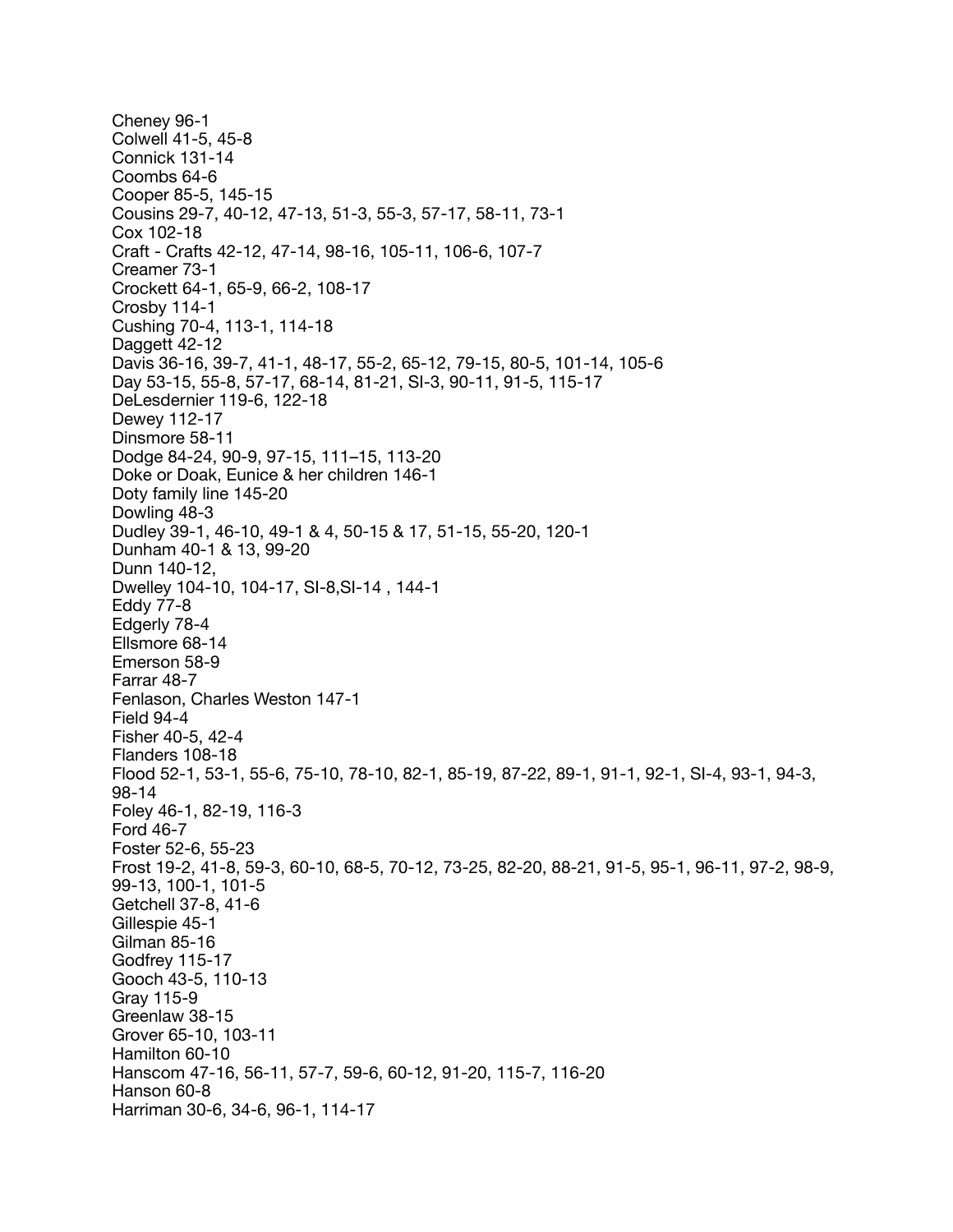Hatfield 54-5, 118-18 Hayward 84-22, 138-10 Heal 42-12 Higgins 91-14 Hobart 60-9 Hodgkins 83-20 Hodsdon 44-4, 46-3, 49-12, 50-13, 51-9 Hodson 52-7 Howe 84-11, 139-9 Howland 48-5, 56-6 Hunnewell 28-6, 60-10, 61-18, 72-9, 73-26 Huntley, 126-20 Ireland 73-1 James 54-9, 55-18, 56-22 Jeffery 35-10, 126-9 Johnson 55-6 Jones 103-13 Keene 66-7, 69-1, 70-32, 71-1, 72-9, 72-24, 73-1 Keezer 43-9 Ketner 56-18 Knight 117-10, 118-4 Knowles 98-17 Lane 87-1, 139-9 Leighton 56-28 Leland 52-17, 57-10, 63-1 Levensellar 64-6 Levi 32-1 Lewey, Athion 26-1 & 4 Libby 116-12 Lincoln 41-7 Lord 47-12, 101-14 MacRae 56-1 Magoon 44-8, 47-6, 48-12, 50-1& 16, 60-4, 112-17 Mahar 37-8, 38-8, 43-10 Malloy 68-17, 119-5 McArthur 28-4, 55-1 & 11, 80-6, 81-8, 83-6, 88-24 McKay 48-5 McKeown 44-8 McLaughlin 44-13, 45-6, 55-12, 59-12 McLellan 34-3, 76-1 McPheters 63-13, 122-11 Moore 108-16 Moraisey 67-18, SI–7, 110–18 Moses 52-6 Munday 45-6 Munson 56-1, 72-5, 87-17, 91-20 Niles 118-8, 126-4 Noddin 42-13, 56-20, 134-17, 135-18 Noyes 49-12 Oliver 57-13 Palmeter 82-16 Patten 115-18 Pendleton, Silas as Civil War Soldier 145-11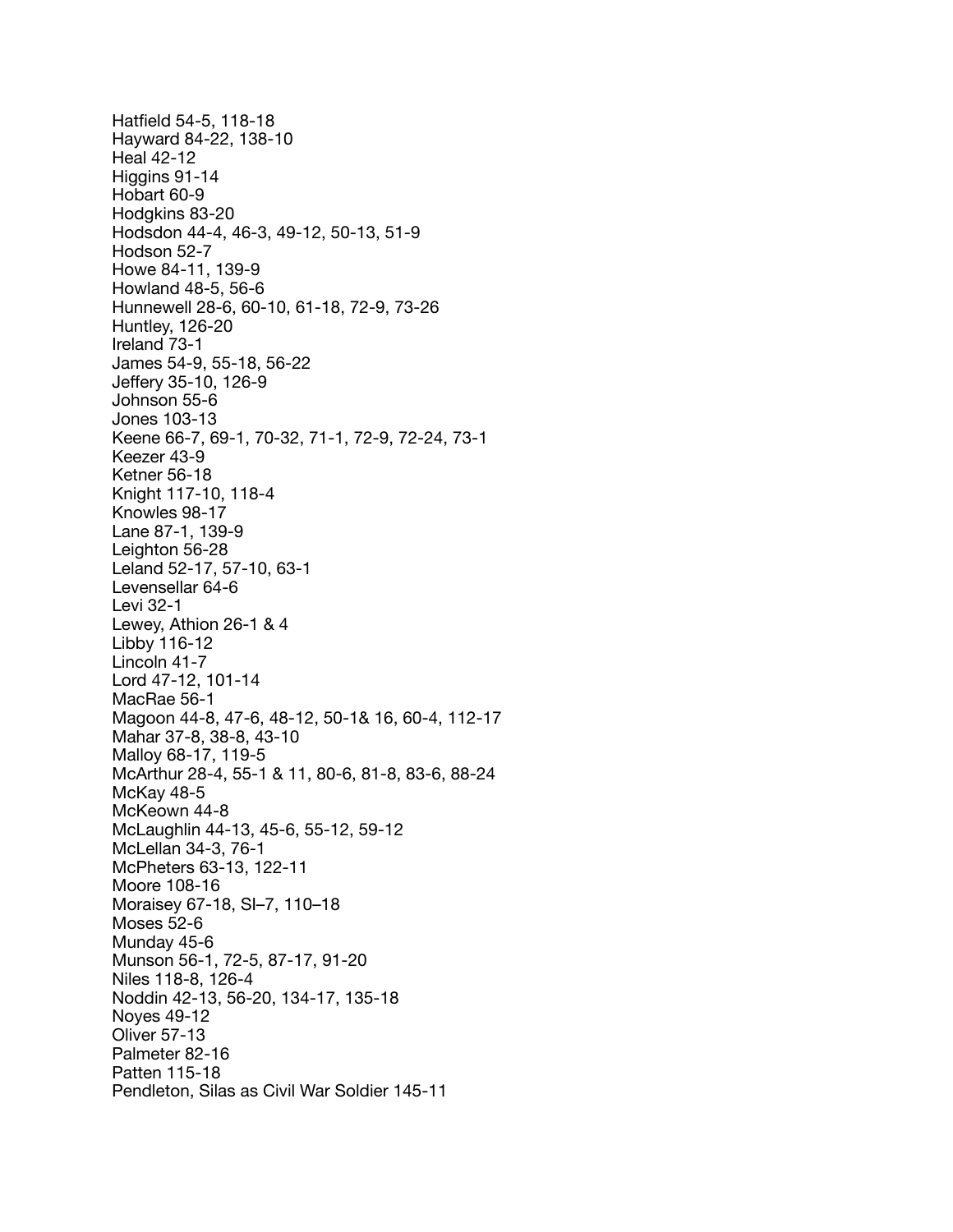Perkins 27-5, 38-4, 40-15, 42-10 & 16, 61-3, 63-10, 68-5, 79-3, 79-18, 80-5, 81-8, 82-1, 83-14, 84-16, 85-17, 86-19, 103-13, 104-14 Pineo 127-10 Polk 55-23, 75-4 Renaud 59-8 Richards 76-10 Robb 64-15, 120-13 Roberts 35-9, 63-10, 68-14, 82-17 Sadler 68-5 Sawyer 41-10 Scribner 60-10, 77-14, see diaries, 121-15 Scott 42-15, 47-10, 52-6, 69-1, 122-18 Seamans 78-11, 80-22, 83-13 Seavey 29-1 & 11, 30-17, 42-9, 45-5, 46-5, 47-16, 52-3, 64-6, 97-16, SI-6, 121-14 Smart 78-2 Smith 39-3 Spearin 66-18 Spooner 48-4 Sprague 49-8, 50-4, 52-7, 55-16, 124-10, 142-14 Stephenson 30-8, 37-1, 51-2, 67-1, 68-1, 68-17, 125-18 Stevens 41-4, 42-6, 43-11, 49-15, 66-4 Stoddard 91-20 Strange 42-13 Strout 77-14, 78-11, 79-3, 80-6, 81-8, 82-1, 83-13, 84-16, 85-12, 86-18, 87-1, 88-16 Sullivan 124-1, 141-1 Thistlewood 35-1, 69-1, 74-12, 75-1, 76-17, 92-17, 103-17 Thornton 65-11 Townsend 37-12, 39-4, 41-10, 48-14, 49-3, 56-8, 65-1, 147-19 Trask, John W. H. 139-18 Tyler 38-6, 91-20 Vance 57-12, 140-18 Varnum SI-14 Vining 47-12, 72-5, 90-15 Wallace 41-15, 42-11, 68-12 Ward 42-9 Watson 53-1 Whitney 63-15 Wood 46-7 & 10 Wormwood 49-10 Yeaton 84-14, 88-20 Fire towers 86-15, 100-5, 101-16, 102-20 Forest Fires - TOWNSHIP 19 in 1947, 125-11, 126-17 Flying Fire Patrol 125-15 French – English Conflict 118-14 Grand Lake Stream 58-12 GRANGE Alexander 85-19, 105-15, 138-1 Alexander Grange Stable 126-1 Cathance 85-9 Princeton 80-1

Graveyard, Legislative 118-12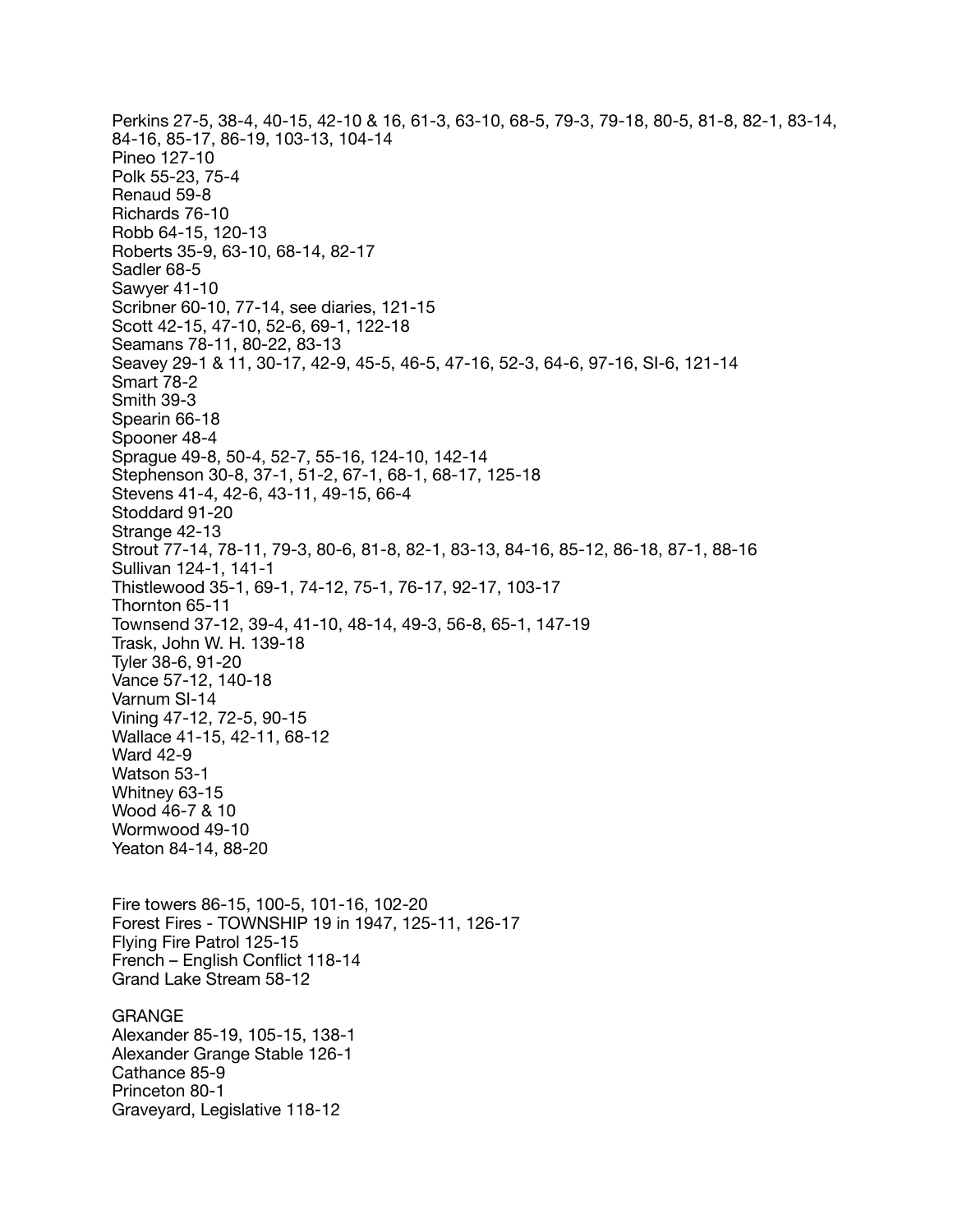HAY 133-9 Health 129-3, 131-8 HIRED MEN 139-7, 140-14, 141-15, 143-6 HOMELIFE Carbide lights 96-4, 97-9 Chores ca 1930-40s 128-4 Cures 123-7 Early Death 122-1 Gardening 129-13 Love & marriage in 19th century 129-17 Mom's Long Day (1930-40s) 130-1 Quilts, Annie Sullivan 124-1, 125-19 Recipes 121-11, 122-13, 123-16, 124-12 Holmes Cottage 52-10, 57-18 Houlton Road 129-14 IOGT in Crawford (1891) 145-8 IMMIGRATION 95-16 Independence Day 78-19 Kilgore 84-20 Landform 117-16 Legal issues taken to court ca 1838 - 1840, defendants: Town of Cooper 137-6, R. T. Fenlason 138-14, Towns of Alexander, Cooper & Crawford 139-17, Joel Gooch 144-5, John Gooch 145-10 LEGENDS, LETTERS, MEMORIES, MUSINGS, AND STORIES A COUNTRY BOY'S VIEW – Gordon Lord's memories of Crawford in Depression and WWII: Special Issue 11, 127-17, 128-1, 129-13, 130-1, 131-8 Able Bear Story 32-10 Alexander 28-3 Cooper, Carleton stories 136-13 Cooper SI-2 by Norman Day 96-18 Cooper Stories 119-9, 123-17 Cousins, Thursa Stories 86-7 Day, Norman History of Cooper SI-3 Day, Robert Memories 84-8 Dowling, Frank 45-10 Dog Story 54-16 Foley Farm 116-6 Frost, Earl Stories 90-7 Frost, Muriel 32-7, 36-7, 37-6, 39-13, 51-19 Frost, Susie Vance 124-9, 125-18 Games SI#11-13 Ghost in Cooper 96-18 Ghost in Dennysville 52-4 Ghost on Gooch Hill 109-15 Grandmother's Kitchen 33-4 Grover, Andrew Stories 103-11 Hatfield, Muriel Davis Childhood Years on Arm Road in Crawford SI-16 Hatfield, William Stories 90-7 High school in the city 128-9 Holst, Mildred newspaper delivery 118-16 Holst, Terry Stories 90-10 Howe Stories 84-11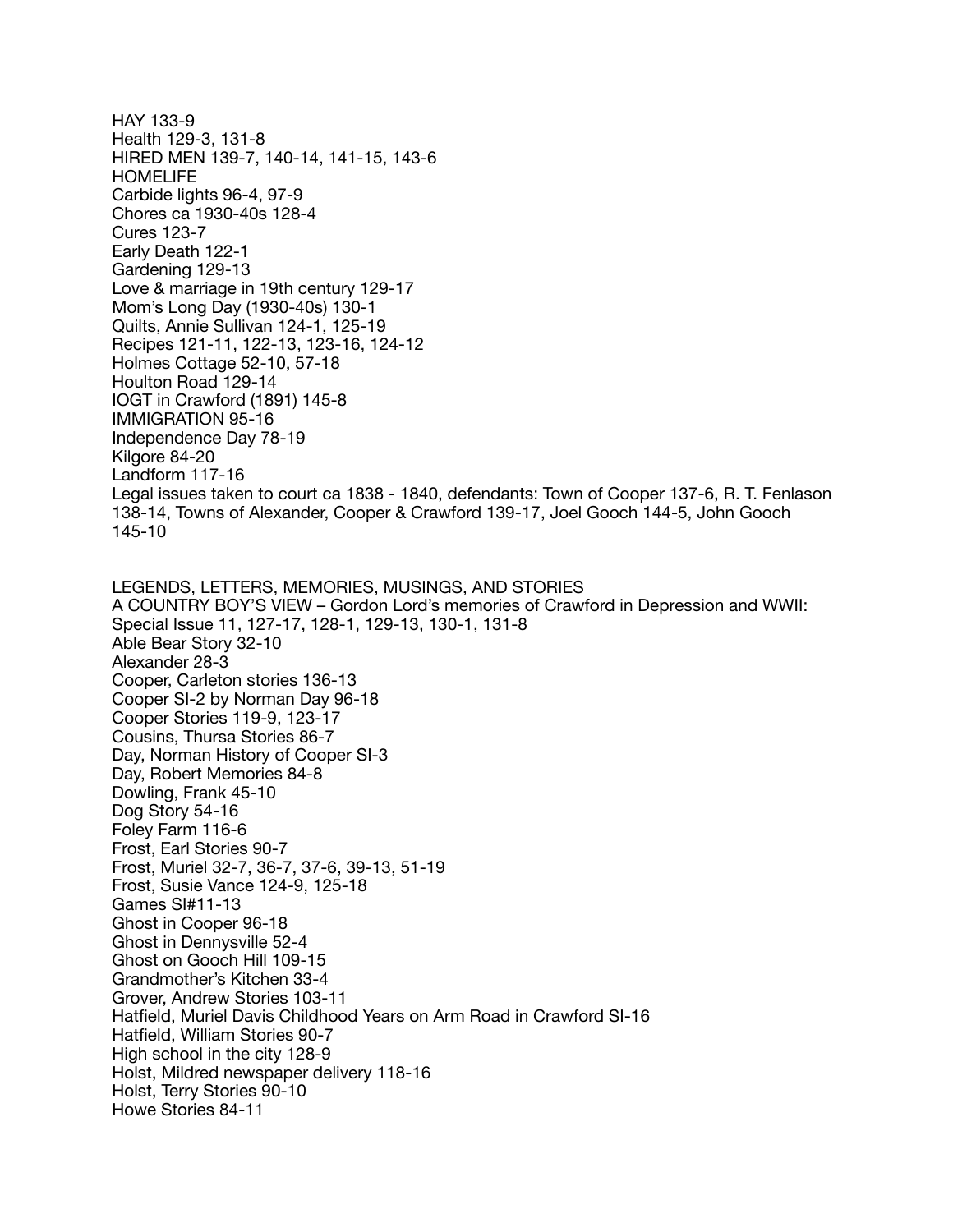Indian Devils 131-17 Isaac Huntley's Willow 126-20 Keen, Cecil 119-9 Keen, Melva (Clarke) 88-7 Logging 30-3, 125-5 Lord, Gordon SI-11, 127-17, 128-1, 129-13, 130-1, 131-8, Love is a Kitten 34-13 Moriasey, Walter SI-7 MY CHILDHOOD YEARS by Muriel Davis Hatfield, growing up in Crawford SI-16 Ober (Grace) about Charlotte 50-7 Palmeter, Elihu letter 82-16 Pioneers by Millie Winckler 26-11 Plantation 14 Memories 123-17 Pocomoonshine Lake Monster 121-12, 127-5 Sandy Ives 47-6 Seavey Papers 125-5, 126-10, 127-10, 128 12, 129-1, 130- 4, 131-10, 132-11, 133-8, 134-16, 135-14 Somewhere Beyond the Marianns 55-26 South Princeton stories 118-10 Thornton, Luther stories118-10 Winter of '33-'34, 31-2 Ye Old Cider Mill 109-19 Legislation GY 118-12 Lookout towers 86-15, 100-5, 101-16, 102-20 MAINE STATEHOOD 122-14 Maine's Civil War - 1879 election 129-15 MAPS, 1861 of Alexander 131-13 Alexander school locations 119-13 MASSACHUSETTS LAND LOTTERY 101-16, SI- 10 MEDDYBEMPS Beard's house picture 59-16 Green Hill Road 130-14 History of Lake & Town 58-2 Incorporation 129-8 Letter 60-10 Post Card 58-1 Medical bills 132-11 Ministerial Lots 86-20 Native Americans 117-17 Milltown, 127-10 NATURAL RESOURCES Clifford Lake trip 38-3 Doten Brook Quarry 94-18 Granite 94-18, 106-16 Meadows 79-14 Molybdeum 86-16 Pocomoonshine Mountain 12-2 Pocomoonshine to Crawford trip 104-2 Pokey Dam 45-3 Water 144-17 NEIGHBORHOODS ALEXANDER Airline Road 50-8, 53-10, 54-10, 75-10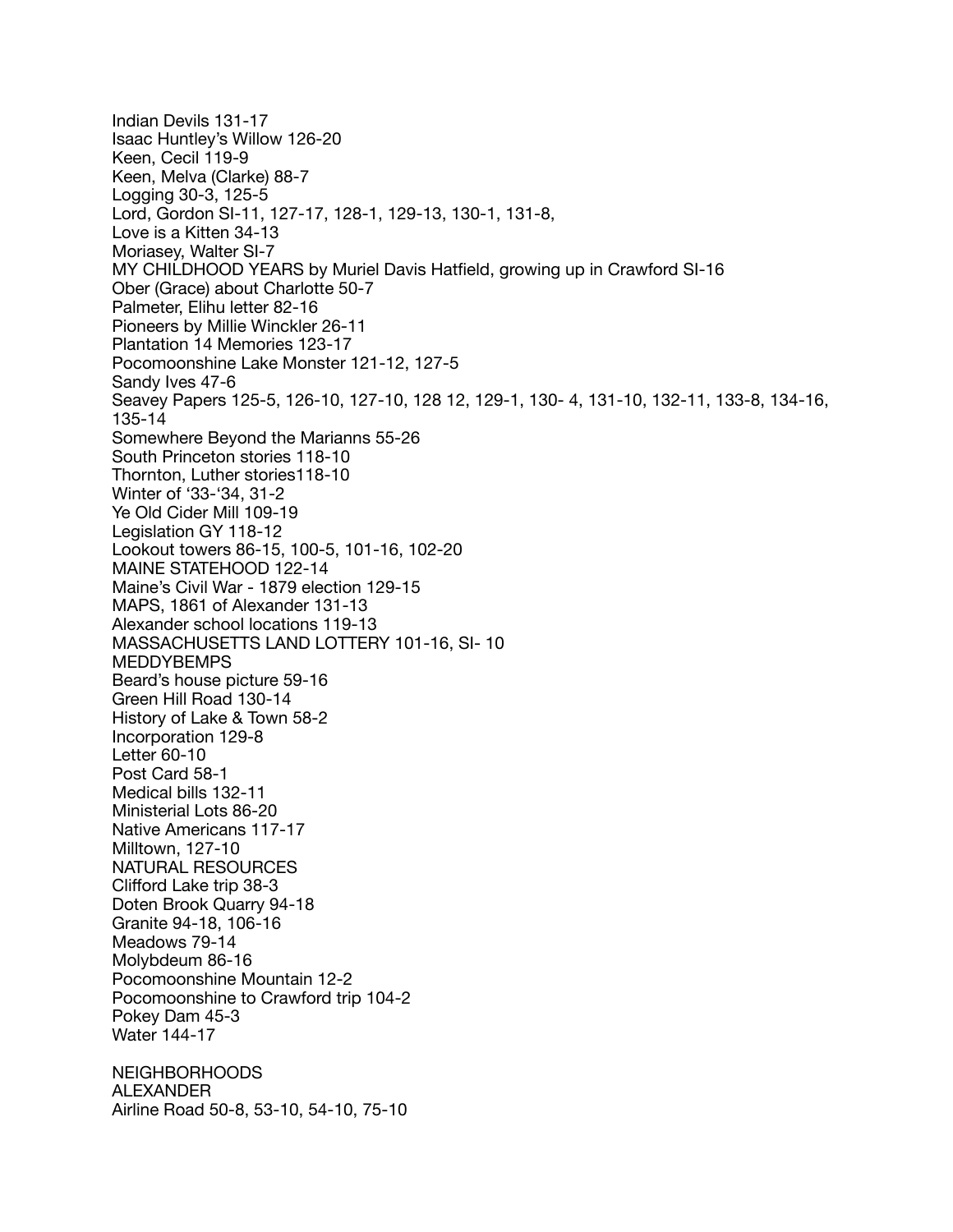Apple Lane 97-12 Arm Road 66-16, 67-10, 75-10, 97-12 Aspen Drive 04-12 Barrows Lake Road 98-12 Birch Lane 100-12 Blacks Road, see Airline Road Blueberry Lane 109-6 Breakneck 65-6, 147-10 Cooper Road 61-8, 62-1, 62-9, 65-1 Cozy Cove Lane 105-13, 106-16 Davis Road 68-16, 73-22 Dwelleys Lake Road 92-5 Fish House Lane 110–8 Flat Road 56-4 Flood Drive 108-7 Green Hill Road 63-6 Hickory Lane 94-12 Ironwood Lane 97-12 Lyons Road 55-14 Maple Drive 108-6 McArthur Road 55-14 Nellie Berry Road 63-4 Noddin Lane 108-5 Oak Lane 106-4 Old Cooper Road 67-16 Old County Road 67-16 Pine Tree Shore 93-10 Pokey Road 14-2, 94-1, 146-9 Robb Hill Road 64-11 South Princeton Road 48-10, 75-10 South Shore Road 101-11 Spearin Road 63-2 Thistlewood Road 55-14 Tommy Long Road 67-8 Tuf End 146-9 Willow Lane 107-14 BAILEYVILLE Airline Road 117-5, 118-1, 119-1, 120-9 Bear Cove Road 113-7, 114-10 Chase Road 114-11 Collins Cross Road 116-1 Cottage Lane 114-14 Davis Heights 119-3 Flanders Field 114-10 Foley Road 116-1 Lake View Lane 112-1 Murray Point Road 112-4 Scott Arm Road 112-5 Smith Lane 114-15 Staples Road 111–1, 112-1 Sunset Camp Road 115-1 COOPER Arbuckle Hill 89-9 Beach Road 127-1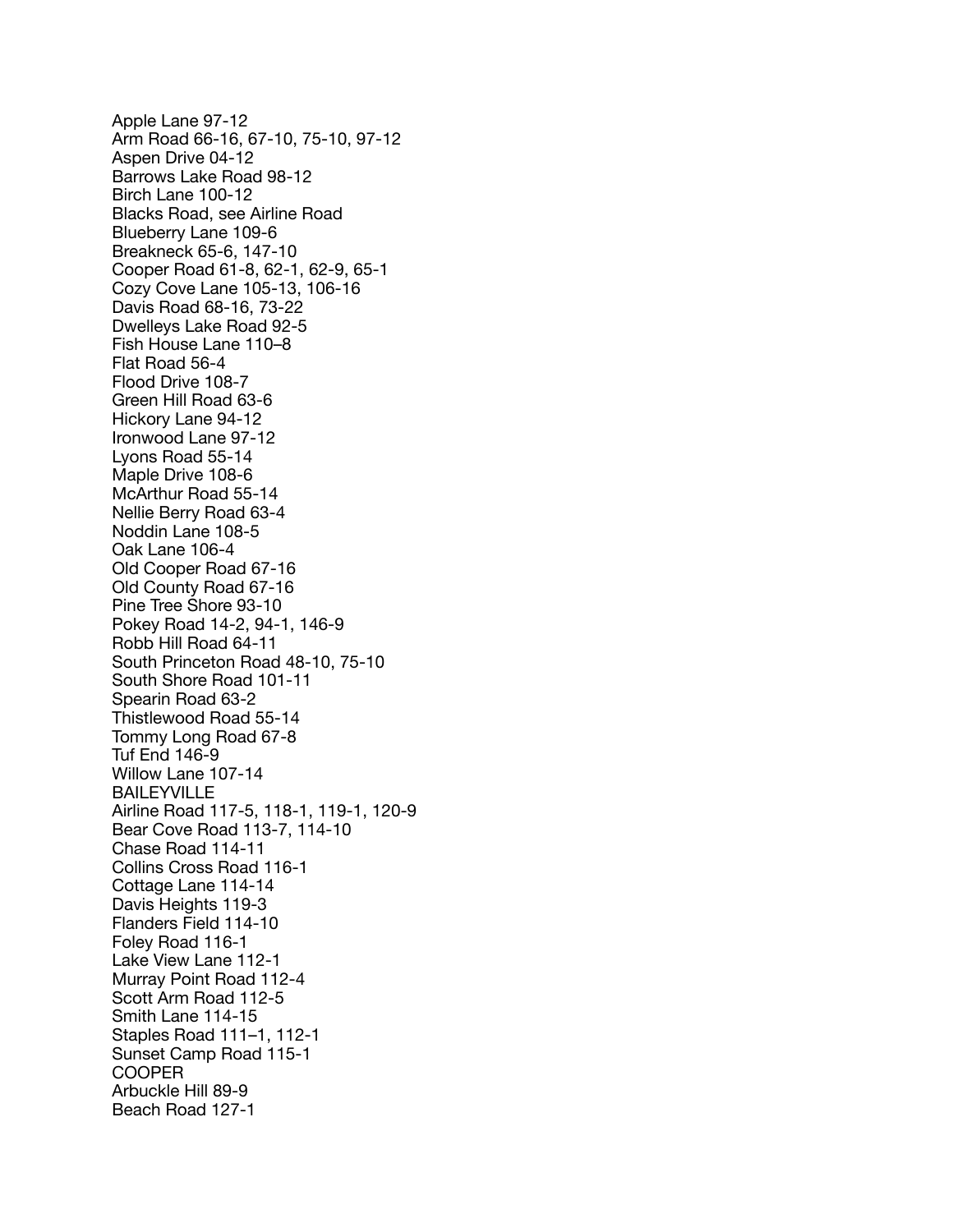Breakneck 86-3, 87-21 Camp Road 123-12 Chub Cove Road 127-1 Connick Road 84-7 Cooper Highway-Middle Ridge 84-1 Cooper Highway-no. side West Ridge 86-11 Crawford Road 86-9 Crow Road 83-1 Day Road 87-9 Dead Stream Mill site 94-17 Doten Brook 88-1 Doten Brook Quarry 94-18 East Ridge Road 82-9, 83-1, 84-13, 88-19 Ellis Farm Sub-division 91-9 Ellis Mill 94-17 Grove Pond Road 87-9 Haskell Smith Road 83-7 Jackson Road 127-1 Keens Corner 85-1, 86-3 Mill Pond 98-15 New York Avenue 91-9 North Union Road 80-13, 81-2 Old Mill Road 96-5 Pine Road 127-1 Racetrack 87-9, 94-18 Vining Road 90-1 CRAWFORD Airline (Blacks) Road 68-18, 69-12, 70-24, 70-29, 71-16, 72-14, 72-24, 73-26 Arm Road 51-10 Great Pine Point Area 104-4, 106-17, 107-17 Lords Point 95-11 Love Lake Road 72-6 Nineteen Road 68-18 Seavey Lane 95-11 SOUTH PRINCETON Billings Road 75-8, 78-3 Jerusalem Road 76-8 Lake Road 74-8 School District #1 SI-4 Seamans Road 74-8 South Princeton Road 76-2, 77-4 Woodland Road 75-6 PLANTATION 14 Ash Ridge 127-9 TOWNSHIP NINETEEN 68-18, 129-16 Township 31 SI-12

NEWSPAPER CLIPPINGS Alexander growing (1982) 25-6 1901 Calais Times 35-4 1926 105-5 1933 105-5 1856-8 Machias Union 101-10, 103-8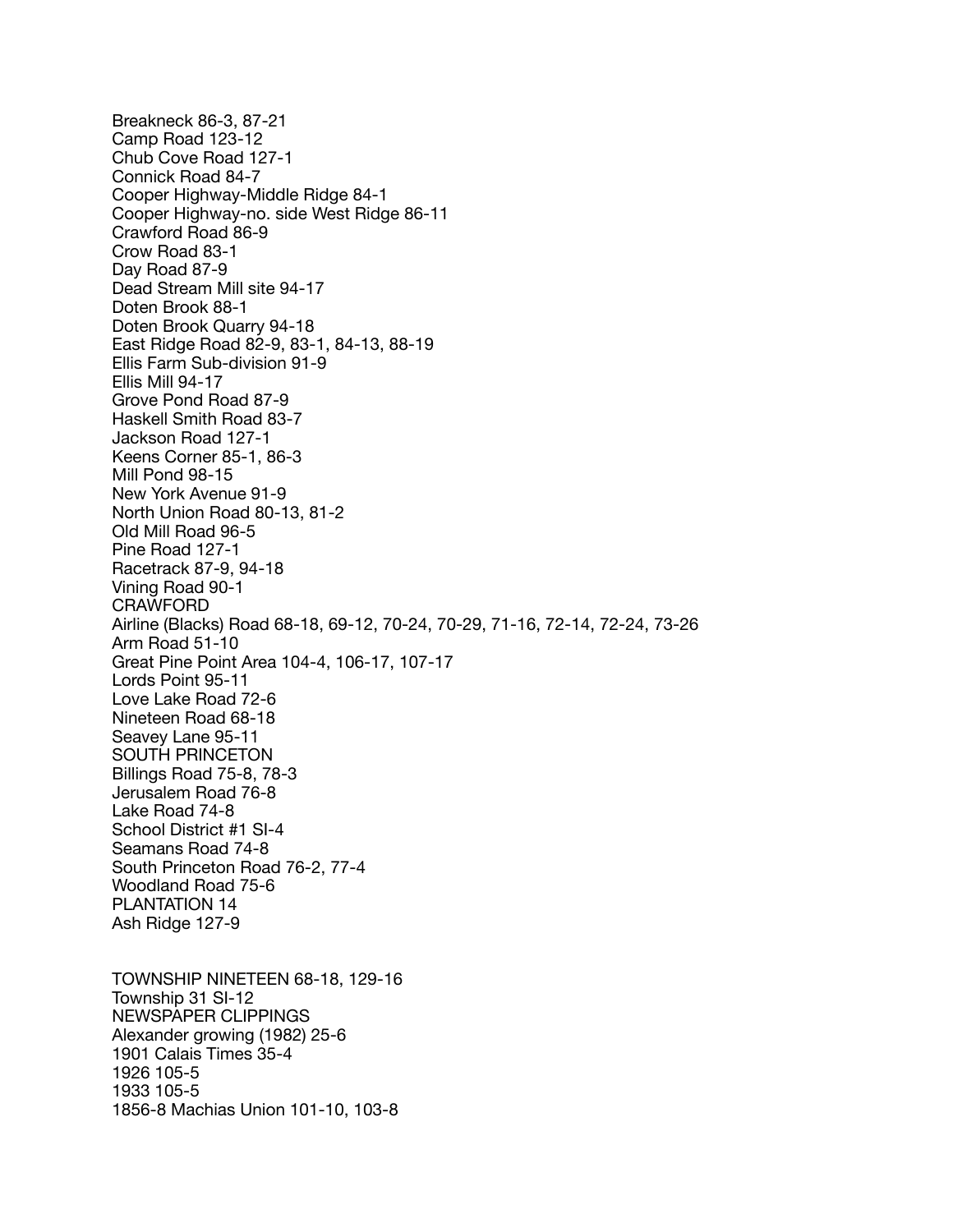1877 and 1878 Machias Union 91-15 1879, Feb on hauling bark 57-6 1879 and 80 Machias Union 92-14, 93-15 1889 Machias Union 35-6 1870's 21-1 logging as in Machias Union 117-1 Tanneries as in Machias Union 116-8 1860 "towns cursed" 21-3 Nineteenth Century conference 118-17 OXEN 133-9 PLACE NAMES Alexander 98-18, 100-15 Ash Ridge 127-9 Blacks Road 77-9 Pocomoonshine 114-18 Raceground 100-6 PLANTATION 16, 126-3 PLANTATION 21, 115-5 Poems and Songs Cormier, Patrick 136-1 Day, June 142-11 Pollock, Kit 137-4 Lincoln, Stephen 141-18 McKeown, Adin 138-12, 139-12, 140-17 Covered Bridge Poem 59-13 Pot Hole Valley (So. Pctn. Rd) 128-20 Shackr Boys of Wesley 32-5 Jam at Gary's Rock 55-10 When Son had Got the Deed 132-12 Bridges, Nina 60-9 Brown, Wallace 133-7 Buker, Russell 135-17 Ketchen, Ed poem The Otter 60-11 Williams, Lyman 132-12 PRINCETON incorporation 132-7 RAILROAD 30-7 RECIPES 121-11, 122-13 RELIGIOUS ACTIVITY Abbott missionary 21-3 Alexander M-E Church 4-1, 6-1, 61-1, 79-1 Alexander (1818-1896) 61-15 Bedell deposed 26-8 Big Lake camp Meeting 81-16 Brown, Jesse 124-5 Cedar Chapel and SS 77-1, 78-6 Church of Christ (So. Pctn) 74-1, 78-1, 81-15 Church of the Open Bible 75-5 Congregational Church in Alexander 132-18 Cooper (1818-1898) 61-15 Crawford Union Church 4-1, 82-21,124-5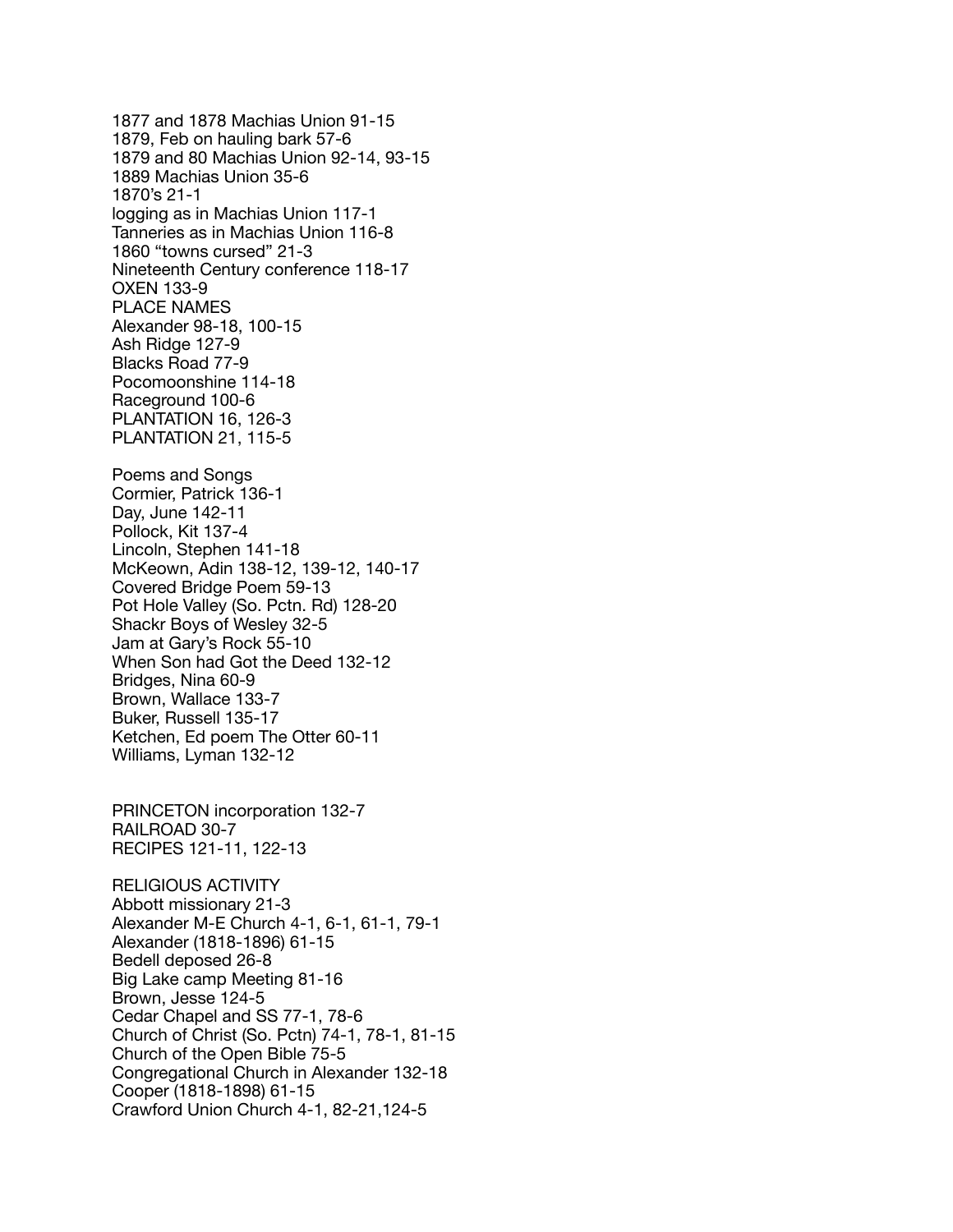Crawford Reformed Baptist Church, SI#11-9 East Ridge Cooper Churches 38-1 Full Gospel Assembly 73-21, 74-22 Kadish Bible Kamp 76-12 Meddybemps (1818-1896) 61-15 Meddybemps Union Church 80-18 Murray Ordained 26-8 Peoples' Methodist Church 102-4 West Princeton 81-15 West Ridge Cooper Church 83-1 Reserved Lots 86-21 Robbins Plantation 97-14 School District SI-4 School Lots 86-20 School schedule for one-room school 128-9 School Teachers associations 132-18 Seavey (Daniel) Papers 125-5, 126-10, 127-10, 128 12, 129-1, 130- 4, 131-10, 132-11, 133-9, 134-16, 135-14, 136-12, 137-8, 138-6, 139-1 Settlers 1823-1830) 15-2 Seven Pointers 129-3 TOWN BUSINESS - Alexander ANIMAL POUND 11-1, 106-16 Annual Report (1925) 118-6 Annual Report (1940) 70-3 Damon Set-off 67-15 FIRE DEPARTMENT 83-19, 102-1 INCORPORATION Petition 106-14 Act of Incorporation 106-15 Lydick Set-off 20 2 Municipal Building 83-19 **PUAPERS** 1849 paupers 109–10 1849 Contingent Fund 108-4 1900 paupers 103-20 Deceased paupers 109–5, 111–12 Eliza Davis 84-19 Esther Bailey Perkins 112-9 Fanny Gooch 109–11, 110-16 Poor Farm 110–20, 111–7 S. Fenlason 110-16 Settlement Laws 111–8 State Aid to Civil War families 113-13 ROADS Construction in 1908: 119-18 Highway surveyors 107-12 Labor on roads in 1925: 117-15 Names 10-2 Snow Removal 92-11 Winter Roads 79-11 **SCHOOLS**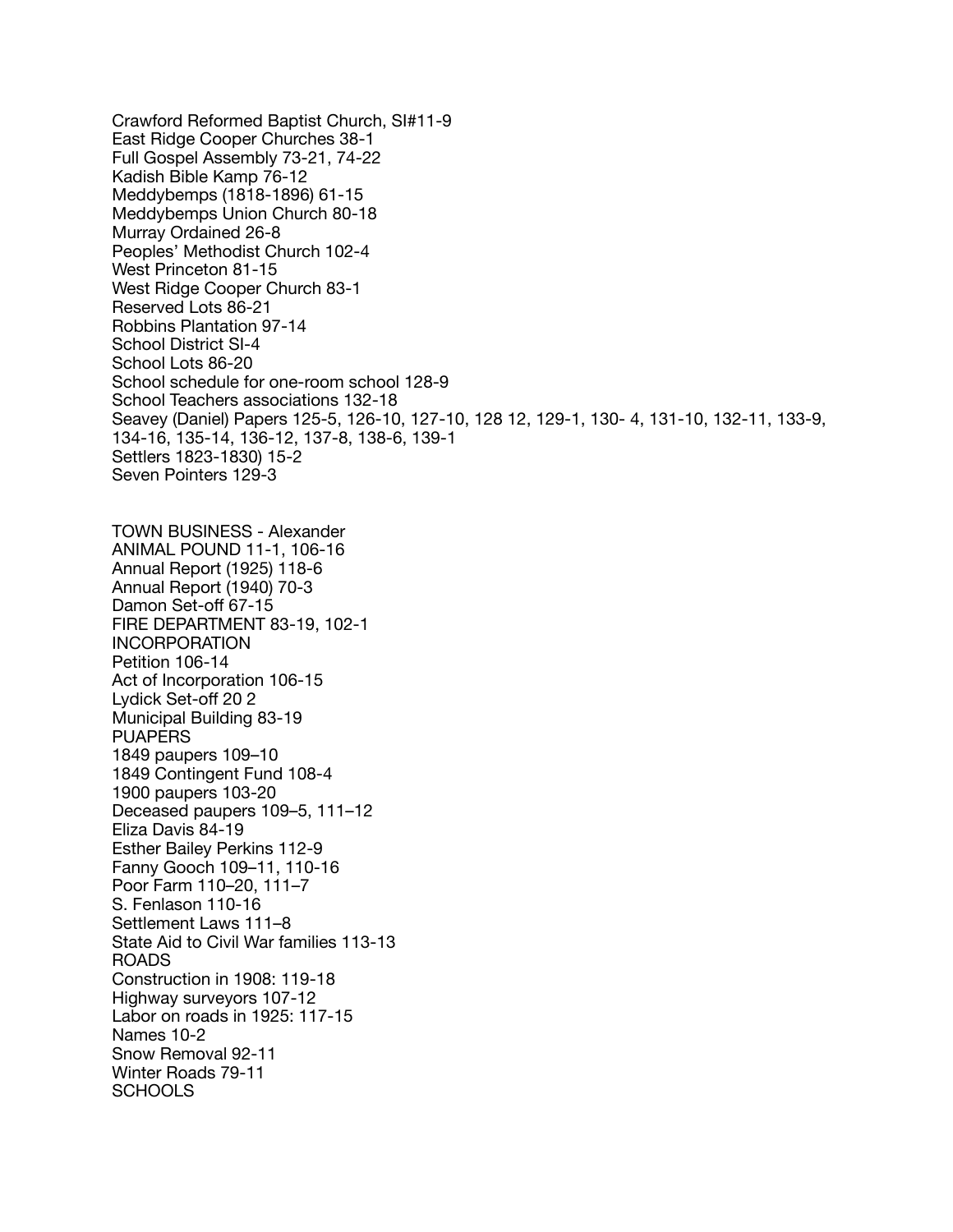Alexander Schools by P. E. Frost 29-3, 119-11, 120-1, 121-1, 122-5, 123-1, 124-13, 125-6, 126-12, 127-12, 128-5, 129-4, 130-6 Building Cedar Sch (dist #4) 123-1 Cedar School photo 29-5, 38-5, 54-6, 103-17, 127-15, 129-7, 132-20 Cedar School picnic 1951 141-10 Consolated School 130-9 Crawford – SI#11-10 District #2 (1911) 62-19 Four Corners School (1916) 34-3, 127-16, 131-20 Hale School 40-10, 126-16 Loverin District teachers 64-14, 126-15 Maine School Report for 1911, 125-9 Rules for Teachers in 1915, 126-17 Schools in 1878 105-16 Schools in 1900 103-20 School ground-breaking (1986) 48-19

TOWN BUSINESS - Cooper First Settlers and school 106-10 Damon Set-off 67-15 Incorporation 92-12 North Union School 54-6, 81-1 North Union School Teachers 82-15 West Ridge School 89-13

TOWN BUSINESS – Crawford Crawford Common School (1901 – 1914) 144-14 Lydic Set-off 20-2 Petition for incorporation 24-4 Schools 25-5, 30-2, 33-1, 40-10, 76-11, 135-14, 139-1 Tax collector in 1852 128-12, 131-10, 137-8

TOWNSHIP 19 Forest Fires in 1947, 125-11, 126-17

**TRAGEDY** 

Death in a well 11-2 Fisher Fire at Charlotte 17-2 Fire at Charlie Brown's Store 137-18 Flood, Nelson Fire 35-6 Forest Fires 45-13, 125-11, 126-17 Hatt, Elliott Pearl 124-16 Higgins, Andrew murdered 143-16 Ingalls, Ebenezer 1832 letter 36-5 Walter Kneeland 124-16 Perkins' Fire 104-14 Robbery in Alexander 64-3 Saxby Gale 96-8 Spooner's death (Paul) 131-12 Taylor, Verna shot 75-9 Vining, Wilfred lost 90-4 White Bird 90-15

TRANSPORTATION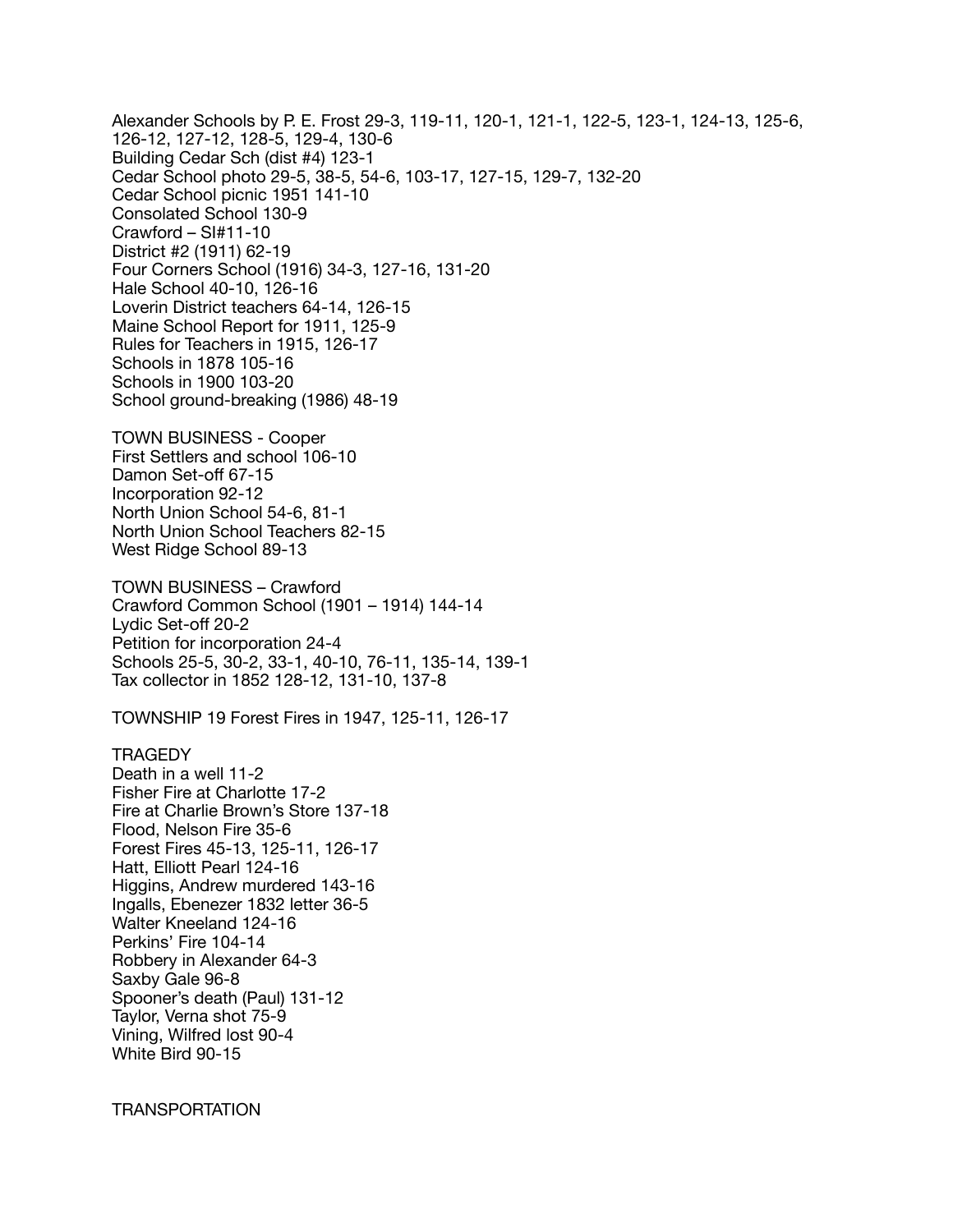Agnew's Stage Line 130-3 UNDERGROUND RAILROAD 103-14 Varnum, Eda Diaries, see Diaries **VETERANS** ALEXANDER 33-6, 65-2, 94-16, 124-16, 124-19 At Alexander Cemetery 83-17 BAILEYVILLE 65-4 BARING 65-4, CHARLOTTE 65-3, 67-14 COOPER 65-4, 82-20, 141-8 CRAWFORD 65-4, 109-17, 124-16, 141-8 MEDDYBEMPS 65-4 PRINCETON 65-3 WESLEY 65-3 **WARS** CIVIL WAR Bounty 134-16 22nd Maine 146-8 Dr. Job Holmes & Maine 22nd Militia 115-16, 147-7 The Dead 146-19 Civil War in Maine 1879 election 129-15 Soldier Charles H. Card 146-4 Soldier Charles W. Fenlason 147-1 Soldier Daniel Seavey's Civil War Diary SI-6 Soldier Robert K. Thistlewood 74-18 Soldier's Return 145-11 Soldiers and Sailors: Alexander, Cooper Crawford, Baileyville, Baring Big Klake Twp, Meddybemps & Princeton SI-17 Alexander families getting aid 113-13 Alexander Veterans 33-6, 124-19 Brisley, Thomas letters 83-10 Canadian border activity 115-15 Cooper veterans 82-20 Doctors 115-17 Draft 86-20, 115-7 Fogg, Isabella 90-17 Graves in area 65-5 Maine at Gettysburg 114-6 Perkins, John James 86-19 Underground Railway 103-14 Women in the Civil War 115-15 REVOLUTIONARY WAR 119-17 SPANISH-AMERICAN WAR 99-15, 101-14 WWI Diary 48-3 Food Administration cards 106-12 Edgar Perkins 27-5 WWII 118-3 Selective Service 141-6 Watering Trough 90-10 Wesley School 40-11